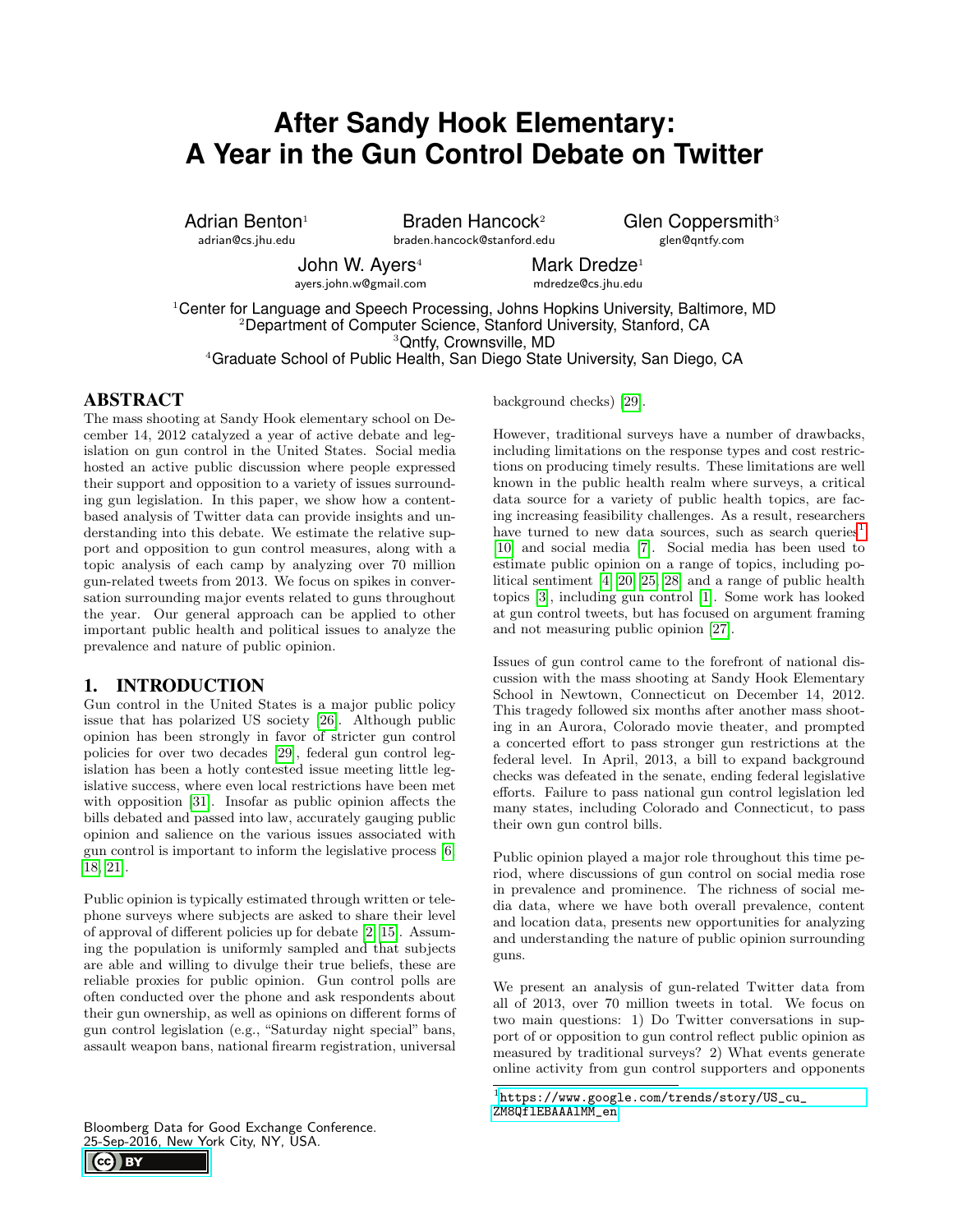<span id="page-1-0"></span>

| Keyword type   | Keywords                                        |  |  |
|----------------|-------------------------------------------------|--|--|
| General        | gun, guns, second amendment, 2nd                |  |  |
|                | amendment, firearm, firearms                    |  |  |
|                | $# \text{gunsense}, \# \text{gunsense}$         |  |  |
|                | #votegunsense, #guncontrolnow,                  |  |  |
| <i>Control</i> | $\#$ momsdemandaction, $\#$ momsdemand,         |  |  |
|                | #demandaplan, #nowaynra,                        |  |  |
|                | $\#$ gunskillpeople, $\#$ gunviolence,          |  |  |
|                | $\#$ endgunviolence                             |  |  |
|                | $\#$ gunrights, $\#$ protect2a, $\#$ molonlabe, |  |  |
|                | $\#$ molonlab, $\#$ noguncontrol, $\#$ progun,  |  |  |
| Rights         | $\#$ nogunregistry, $\#$ votegunrights,         |  |  |
|                | $\#$ firearmrights, $\#$ gungrab,               |  |  |
|                | $\#\text{gunfriendly}$                          |  |  |

Table 1: Keywords used to collect tweets are listed as General keywords, and hashtags suggesting a Control or Rights gun control stance.

and how do the arguments and issues discussed change in response to these events? While there has been significant work addressing our first question in regards to other topics of public opinion [\[20,](#page-5-7) [3\]](#page-4-4), the second question gives us a new framing in terms of social media studies; we are concerned with what social media users are saying about gun control, in addition to how many people are saying it.

# 2. METHODS

Our data set contains 70,514,588 publicly-available tweets collected using the Twitter streaming API based on keywords and phrases associated with guns or gun control in the United States: gun, guns, second amendment, 2nd amendment, firearm, firearms. Our collection covers just over one year, starting on December 16, 2012 (two days after the Sandy Hook shooting) and ending on December 31, 2013.

We identified hashtags indicative of support for (Control) or opposition to (Rights) gun-control as a rough estimate of sentiment towards gun control. These hashtags were strongly associated with either the Control or Rights gun control positions. We obtained this list by examining the most popular hashtags in a subset of our data and selecting those that strongly indicated either one of these positions. Table [1](#page-1-0) shows these hashtags: 11 for Control and 11 for Rights. A tweet was labelled as Control gun control if it contained more Control hashtags than Rights, and viceversa for Rights tweets. A total of 304,142 tweets were labelled as Control and 125,936 as Rights using this method. Although only about 0.6% of tweets were coded with gun control stance, this labelling method resulted in a high precision coding of tweets by gun control stance. We leave to future work statistical methods that identify gun control sentiment of a larger percentage of our data [\[14,](#page-5-11) [30\]](#page-5-12).

Our content analysis of the sentiment coded tweets relies on latent Dirichlet allocation (LDA) [\[5\]](#page-4-6), a data-driven probabilistic topic model that can identify the major thematic elements in a text corpus. Topic models infer the parameters of a probability distribution with Bayesian priors, producing for each topic a distribution over the words in the corpus. Reviewing the most probable words for each topic is a common technique for establishing a semantically grounded label for the topic. Additionally, the model assigns a distribution over topics to each document (tweet), which enables

<span id="page-1-1"></span>

| Alaska    | 4/26/2013 | Montana        | 6/23/2013 |
|-----------|-----------|----------------|-----------|
| Arizona.  | 4/26/2013 | Nevada         | 4/26/2013 |
| Arkansas  | 5/23/2013 | North Carolina | 5/1/2013  |
| Georgia   | 5/23/2013 | North Carolina | 7/14/2013 |
| Georgia   | 8/5/2013  | Ohio           | 4/26/2013 |
| Iowa.     | 6/7/2013  | Ohio           | 8/19/2013 |
| Louisiana | 5/1/2013  | Tennessee      | 5/23/2013 |
| Louisiana | 8/19/2013 | Texas          | 7/1/2013  |
| Michigan  | 6/2/2013  | Virginia       | 7/14/2013 |
| Minnesota | 5/19/2013 | Wyoming        | 7/21/2013 |

Table 2: Description of the states that were polled by Public Policy Polling, and the date they were polled. Dates are the last day the poll was conducted.

the tracking of topic proportions in a corpus over time [\[11\]](#page-5-13). Topic models have become popular tools for analyzing text data in social science [\[12\]](#page-5-14), the humanities [\[19,](#page-5-15) [17\]](#page-5-16) and health [\[22,](#page-5-17) [23\]](#page-5-18), with numerous examples of applications to Twitter data [\[13,](#page-5-19) [24,](#page-5-20) [32\]](#page-5-21).

We sub-sampled 6 million tweets (8.5% of the total collection) to train an LDA model, and then used the learned parameters to infer document specific topic distributions for each tweet. Tweets were tokenized by non-alphanumeric characters into unigrams and filtered using a stopword list specific to Twitter. We retained the 40,000 most frequent word types for learning. We used the LDA implementation in Mallet [\[16\]](#page-5-22) and tuned model parameters on a held out set of 1 million tweets to maximize model log-likelihood. We swept the number of topics from 25 to 500, and the document-topic Dirichlet prior hyper-parameter  $\alpha$  from 0.25 to 10 (with an asymmetric prior.) We used Mallet's parallel Gibbs sampler with a burn-in of 100 iterations, 500 total iterations, with hyper-parameter optimization every 10 iterations. Our tuned model used an initial  $\alpha = 1$  and 250 topics. The final model was then used to infer topics for the entire corpus using 200 sampling iterations.

We obtained a location for each tweet using Carmen [\[8\]](#page-4-7), a high-precision geocoder for Twitter based on a user's profile. Wherever possible, we obtained the US state associated with a tweet. We chose to rely on an automatic geocoder since the proportion of tweets with location information provided by Twitter was small (around 1-2%.)

Using the sentiment coded tweets and their inferred topic distributions, we measured the following trends. 1) The overall number of gun-related tweets for each day and week during 2013. 2) The number of Control and Rights messages for each day and week. Since the overall Twitter volume remained relatively stable in 2013, our counts are not normalized. 3) The most likely topics associated with Control or Rights tweets over the entire corpus, as well as for each week. This gives us a fine-grained look at which topics were discussed by each gun control camp for each week. We compute these trends for both the entire United States and for each US state.

# 3. RESULTS

# 3.1 Comparison with Polling Data

We begin by measuring the ability of Twitter to track gun related opinions as compared to results from traditional sur-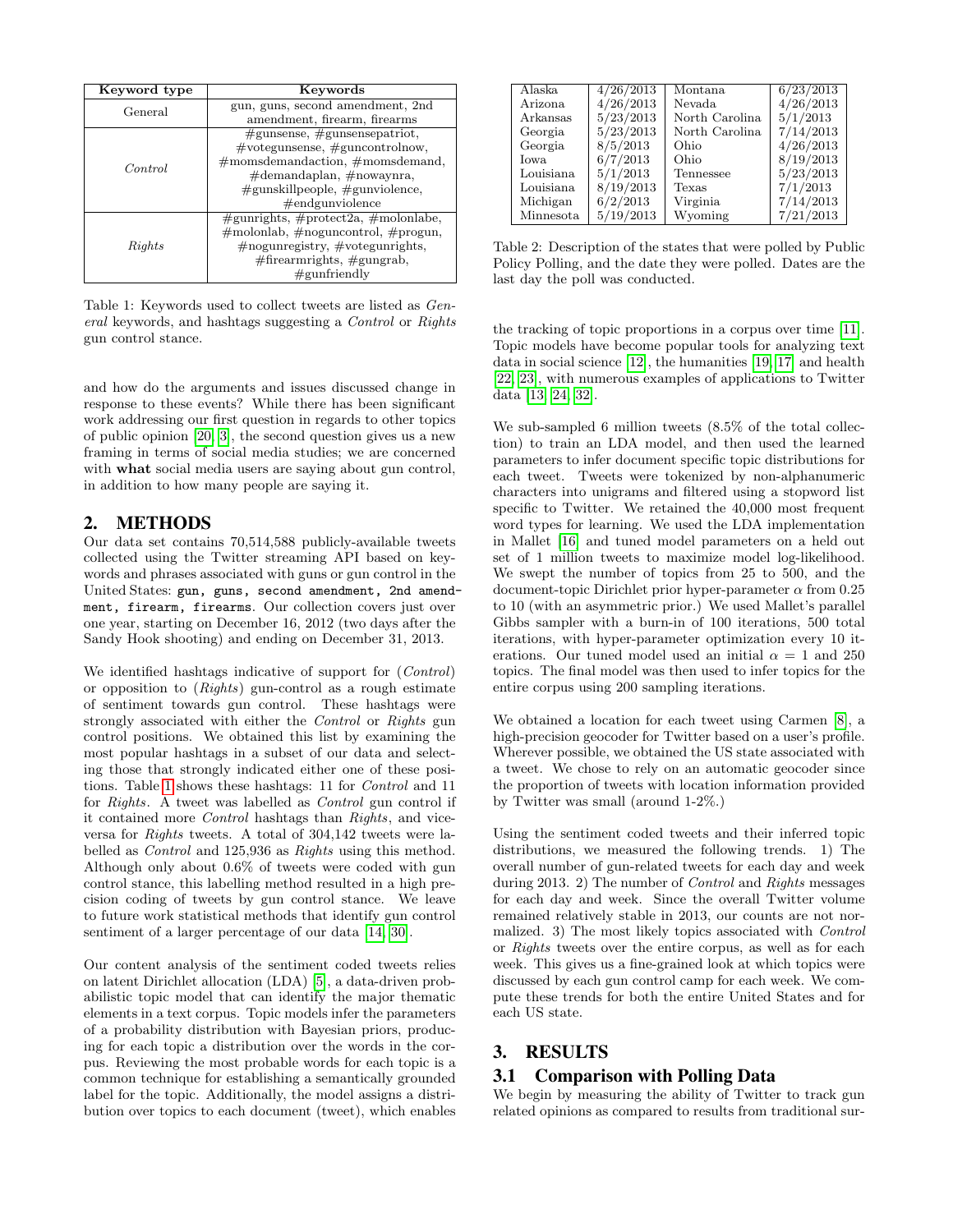<span id="page-2-1"></span>

Figure 1: Proportion of Control gun control tweets, over all Control/Rights tweets from that state, against the percent polled in that state supporting universal background checks.

vey methods. We obtained US state level polling for 16 states gathered between April 4, 2013 and August 19, 2013 by Public Policy Polling<sup>[2](#page-2-0)</sup> – a total of 20 polls. The state and date of each poll is included in Table [2.](#page-1-1) Our sentiment coding technique identified 304,142 tweets as Control and 125,936 Rights. Of these tweets, a total of 165,360 (38%) were geocoded with a US state.

While our sentiment coding of tweets was for a coarse Control/Rights position on gun control, the polls do not directly ask this question. Therefore, as a proxy we selected the following question which appeared in all polls: "Would you support or oppose requiring background checks for all gun sales, including gun shows and the Internet?".

We used the proportion of "yes" answers from each poll as the value for each US state. For states that had two polls, we used each poll as a separate data point in our correlation. For Twitter, we measured the proportion of Control tweets over the number of both Control and Rights tweets for each US state over our entire collection. Due to data sparsity, we did not limit the tweets to consider only those from the time period the poll was taken.

We obtained a Pearson correlation coefficient of 0.51 between our two variables: – proportion "yes"in state polls and proportion of Control tweets. Figure [1](#page-2-1) displays the leastsquares fit between these two variables, with an  $R^2$  value of 0.22. This is a reasonably strong relationship between the variables, demonstrating that relative proportion of buzz in gun conversations on Twitter are reflective of opinions of the actual population.

This reasonably strong relationship was obtained even with several important limitations on our method. First, public opinion varied over time [\[9\]](#page-5-23), yet these state polls capture

<span id="page-2-2"></span>

Figure 2: Number of Control and Rights tweets over time. Events of interest are annotated above spikes in activity.

just a single point in time, and different time periods at that. The time period of our Twitter data was mismatched to these polls, in that we used tweets from the entire corpus instead of restricting them to the time when the poll was conducted. Doing so would have yielded too few tweets, though future work that expanded our sentiment classifier method could address this problem. Second, we were only able to obtain polls and sufficient tweets for some US states, which reduces our ability to validate this method over the entire United States. Even though this was a major issue in US politics for a sustained period of time, polls were not conducted for every state. Third, gun control opinions can be complex, yet we are measuring only a coarse level of sentiment. The complex opinions expressed on Twitter may not map directly to our selected question. Fourth, we counted tweets, not the number of accounts tweeting. A single prolific account could bias our estimates. Finally, additional errors could be introduced by the accuracy of the geocoder, Twitter's representativeness of the US population, and the biases and sampling errors inherent in surveys. Despite these limitations, the obtained correlation is a strong indicator of the value of Twitter data for opinion analysis.

#### 3.2 Opinions Surrounding Events

We next contextualize opinions as expressed on Twitter within the context of major gun control related events during 2013. We identified significant spikes in activity using the weekly aggregated statistics of Control and Rights tweets. For each spike, we used a historical news collection to identify major gun related events corresponding to the spike. Figure [2](#page-2-2) displays Twitter traffic per week by Control and Rights with large spikes annotated with co-occurring events. Events of note are:

- President Obama promises stronger national gun control legislation – *Control* tweets spike (December 19,  $2012)^3$  $2012)^3$ .
- The first gun control senate hearing featuring appearances from Gabrielle Giffords and Wayne LaPierre –

<span id="page-2-0"></span><sup>&</sup>lt;sup>2</sup>This polling firm  $\left( \text{http://www.publicpolicypolling.com} \right)$  $\left( \text{http://www.publicpolicypolling.com} \right)$  $\left( \text{http://www.publicpolicypolling.com} \right)$  has a pollster rating of B+ according to FiveThirtyEight's Pollster Ratings (<http://projects.fivethirtyeight.com/pollster-ratings/>), although this rating is based on US election polls.

<span id="page-2-3"></span><sup>3</sup> <http://nyti.ms/1GfO4jo>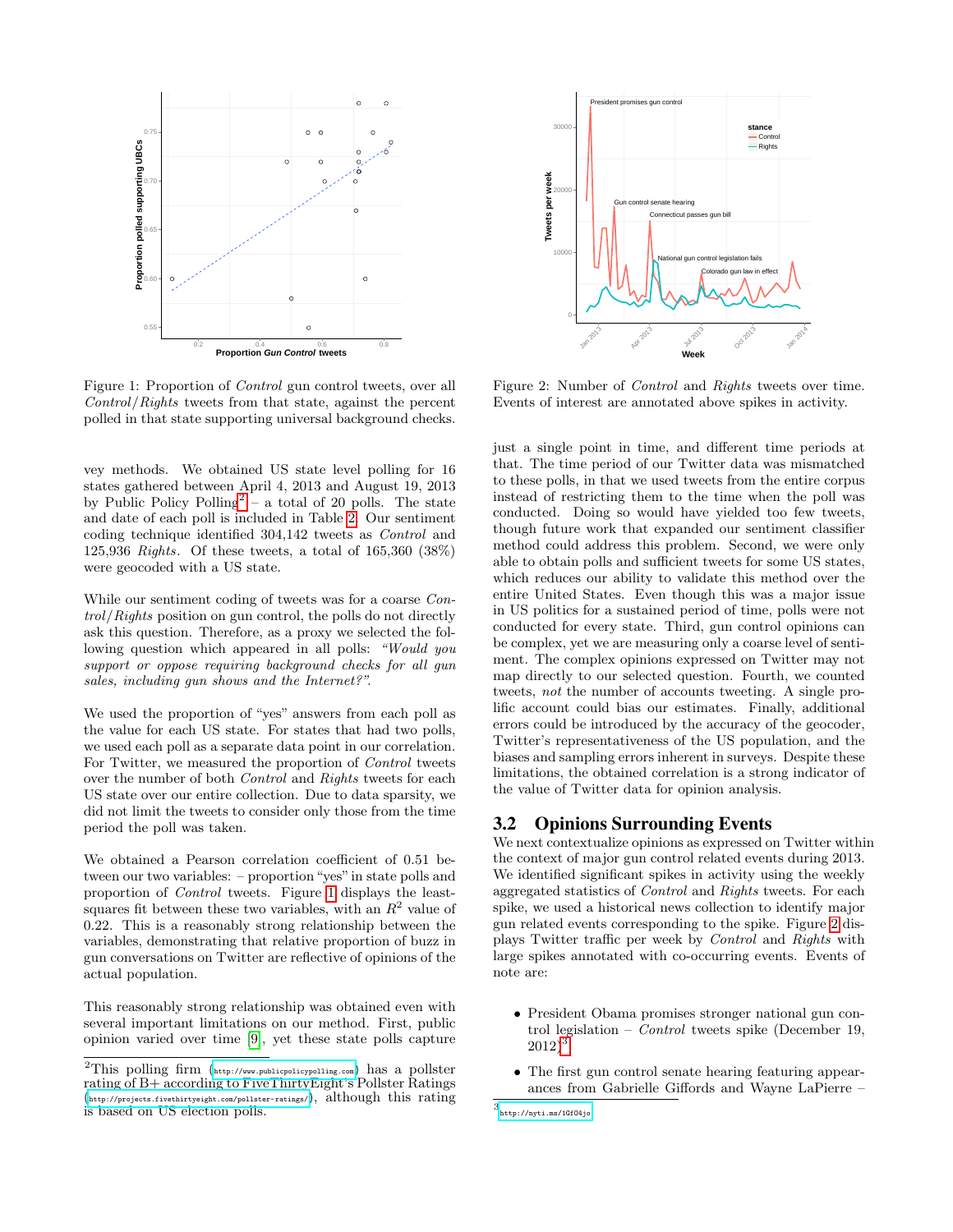<span id="page-3-5"></span>

| #   | prob  | Representative tokens                                                                                                                                                              | Label                                           |
|-----|-------|------------------------------------------------------------------------------------------------------------------------------------------------------------------------------------|-------------------------------------------------|
| 237 | 0.222 | violence action sense common demand<br>moms muses laws sign momsdem and vote<br>congress momsdemandaction gt retweet<br>gunsense house republicans prima                           | "Common<br>sense" gun<br>laws                   |
| 136 | 0.129 | nra amp safety owners people control laws<br>lobby gop violence manufacturers<br>responsible don industry americans<br>children support money fear congress                        | NRA                                             |
| 7   | 0.108 | violence barackobama president reduce<br>end plan obama demandaplan congress<br>america nowisthetime time support amp<br>newtown protect kids action demand agree                  | National gun<br>legislation                     |
| 212 | 0.077 | nj pjnet anow tcot momsdemand nra<br>amendment million amp rights liberty<br>gunsense firearms owners teeth criminals<br>abiding constitution control people                       | Mix of<br>hashtags                              |
| 57  | 0.051 | americans died violence wars child deaths<br>fact combined america killed barackobama<br>home die times death newtown iraq people<br>amp accidental                                | Domestic<br>$violence$ ><br>foreign<br>violence |
| 246 | 0.040 | background checks check buy sales senate<br>people amp universal show nra don<br>private ill shows buying criminals senators<br>pass loophole                                      | Universal<br>background<br>checks               |
| 120 | 0.039 | crime laws rate control murder states<br>violent deaths violence ownership study<br>rates related country highest piersmorgan<br>homicides uk murders australia                    | Model gun<br>control policy                     |
| 48  | 0.033 | killed deaths year children people<br>americans newtown america violence<br>million firearms amp related daily firearm<br>women die american murders suicide                       | Domestic<br>violence                            |
| 211 | 0.020 | nra demandaction control medonalds<br>newtown paulstewartii breakfast<br>what willittake bring rank sells respond<br>free support challenged pete virginia high<br>mcauliffe polls | Boycott                                         |
| 216 | 0.016 | make people america safer don safe feel<br>free country live world healthcare children<br>piersmorgan nra control society protect<br>kill kids                                     | Safety                                          |

Table 3: Top 10 topics ranked by  $Prob(topic|Control)$ .

Control tweets spike (January 30, 2013)<sup>[4](#page-3-0)</sup>.

- Connecticut passes strict gun control legislation in response to the Sandy Hook shooting  $-$  Control tweets spike  $(Apri1 4, 2013)^5$  $(Apri1 4, 2013)^5$ .
- A compromise is reached over the gun control bill, sig-nificantly weakening the bill (April 10, 2013)<sup>[6](#page-3-2)</sup>. Subsequently the push for stricter gun control was defeated in the senate (April 1[7](#page-3-3), 2013)<sup>7</sup>. Rights activity spikes in both cases.
- Colorado gun control legislation banning high-capacity magazines goes into effect (July 1, 2013)  $8$ . Tweets increase for both Control and Rights advocates, although to a lesser degree than when national gun control legislation was being debated.

In our corpus, on average, *Control* tweets are much more common. Rights tweets eclipsed those of Control when gun control legislation failed to pass in April.

# 3.3 Major Topics of Discussion

Beyond detecting the overall sentiment surrounding each event, we characterized the content of each side by examining the topics discovered by the topic model. We selected the ten most likely topics for both the Control and Rights tweets over the entire time period: 304,142 Control tweets

<span id="page-3-6"></span>

| #              | $_{prob}$ | Representative tokens                                                                                                                                                         | Label                                      |  |
|----------------|-----------|-------------------------------------------------------------------------------------------------------------------------------------------------------------------------------|--------------------------------------------|--|
| 69             | 0.258     | tcot nra ndamendment tlot guncontrol<br>tgdn control gunrights obama amendment<br>registry pjnet protect national sentedcruz<br>stand teaparty agree support<br>nogunregistry | Conservative<br>hashtags/gun<br>registry   |  |
| 121            | 0.164     | state law texas laws firearms control nra<br>carolina rated connecticut vork afriendly<br>friendly north gov bill colorado leave rick<br>move                                 | State gun<br>laws                          |  |
| 170            | 0.163     | tcot nra tgdn teaparty tlot pjnet ccot<br>guncontrol lnyhbt gop ocra control<br>amendment rkba gt sot obama bcot<br>atomiktiger freedom                                       | Conservative<br>hashtags,<br>misc.         |  |
| 6              | 0.084     | latest man robber store news armed home<br>police suspect robbery woman guncontrol<br>clerk pulls shoots nra bank owner<br>homeowner eqlf                                     | G <sub>11n</sub><br>anecdotes<br>(defense) |  |
| 5              | 0.030     | amendment rights nra amp constitution<br>party support obama protect st tea<br>america defend owners people tcot don<br>freedom defending protecting                          | Second<br>amendment                        |  |
| 227            | 0.024     | control bill senate sen filibuster vote<br>feinstein reid senator amendment senators<br>paul legislation cruz gop voted harry rand<br>dianne ted                              | Cruz, Paul, &<br><b>Beid</b><br>filibuster |  |
| 75             | 0.018     | ban weapons assault treaty bill senate<br>arms amendment control nra trade obama<br>democrats sign feinstein amp firearms<br>owners national registry                         | Assault<br>weapons ban                     |  |
| 225            | 0.014     | show amp day pm today range talk club<br>tonight shooting tomorrow firearms night<br>music weekend load saturday live free                                                    | Entertainment                              |  |
| $\overline{2}$ | 0.013     | control bloomberg mayor nra obama group<br>anti laws michael mayors ad illegal push<br>nyc york campaign sheriffs pro million<br>state                                        | Bloomberg<br>pro gun<br>control ads        |  |
| 99             | 0.011     | control service secret matter kid toy<br>shoots doesn obama die pretend men nra<br>clint agent policy strict batman reagan<br>comics                                          | Gun control<br>opinion<br>(bongino)        |  |

Table 4: Top 10 topics ranked by  $Prob(topic|Rights)$ .

(2,802,636 tokens) and 125,936 Rights tweets (1,265,765 tokens). Tables [3](#page-3-5) and [4](#page-3-6) show these topics, their likelihood, the most likely words, and our assigned label.

These topics and their relative order summarize the main thrusts of the conversation for both the Control and Rights group. For example, topic 237 centers around the group "Moms Demand Action for Gun Sense in America" and topic 246 around universal background checks – both topics prevalent in Control tweets. Topic 6 discusses armed robbery (presumably as an argument against new gun restrictions that would prevent citizens from protecting themselves) and topic 5 contains language indicative of political conservatives and second amendment rights advocates, in general.

We next contextualized these topics within the events described above. We computed the distribution over the 10 topics for the Control tweets and the 10 topics for the Rights tweets in the week around the event. By comparing how the usage of these topics change for each event, we can compute the dominant topics of conversation around each event. Figure [3](#page-4-8) shows the relative proportion of the top 10 topics, overall for the set of Control and Rights tweets independently, as well as their proportion during each of the events. Topics are ordered by the their relative proportion over all Control or Rights tweets.

When President Obama initially promised federal gun control legislation, gun control advocates tweeted much more frequently about it, but this was not as prevalent during most other events, or overall. Universal background checks and models of more restrictive gun control policy are also mentioned much more frequently during the first senate hearing on gun control.

<span id="page-3-0"></span><sup>4</sup> [http://www.huffingtonpost.com/2013/01/30/gun-control-hearing\\_n\\_2580691.html](http://www.huffingtonpost.com/2013/01/30/gun-control-hearing_n_2580691.html)

<span id="page-3-1"></span><sup>5</sup> [http://www.huffingtonpost.com/2013/04/04/connecticut-gun-control-sandy-hook-law\\_n\\_](http://www.huffingtonpost.com/2013/04/04/connecticut-gun-control-sandy-hook-law_n_3011625.html) [3011625.html](http://www.huffingtonpost.com/2013/04/04/connecticut-gun-control-sandy-hook-law_n_3011625.html) 6 <http://nydn.us/1G3P3p4>

<span id="page-3-3"></span><span id="page-3-2"></span><sup>7</sup> <http://nyti.ms/185ffzu>

<span id="page-3-4"></span>

<sup>8</sup> [http://www.huffingtonpost.com/2013/07/01/gun-control-colorado\\_n\\_3528397.html](http://www.huffingtonpost.com/2013/07/01/gun-control-colorado_n_3528397.html)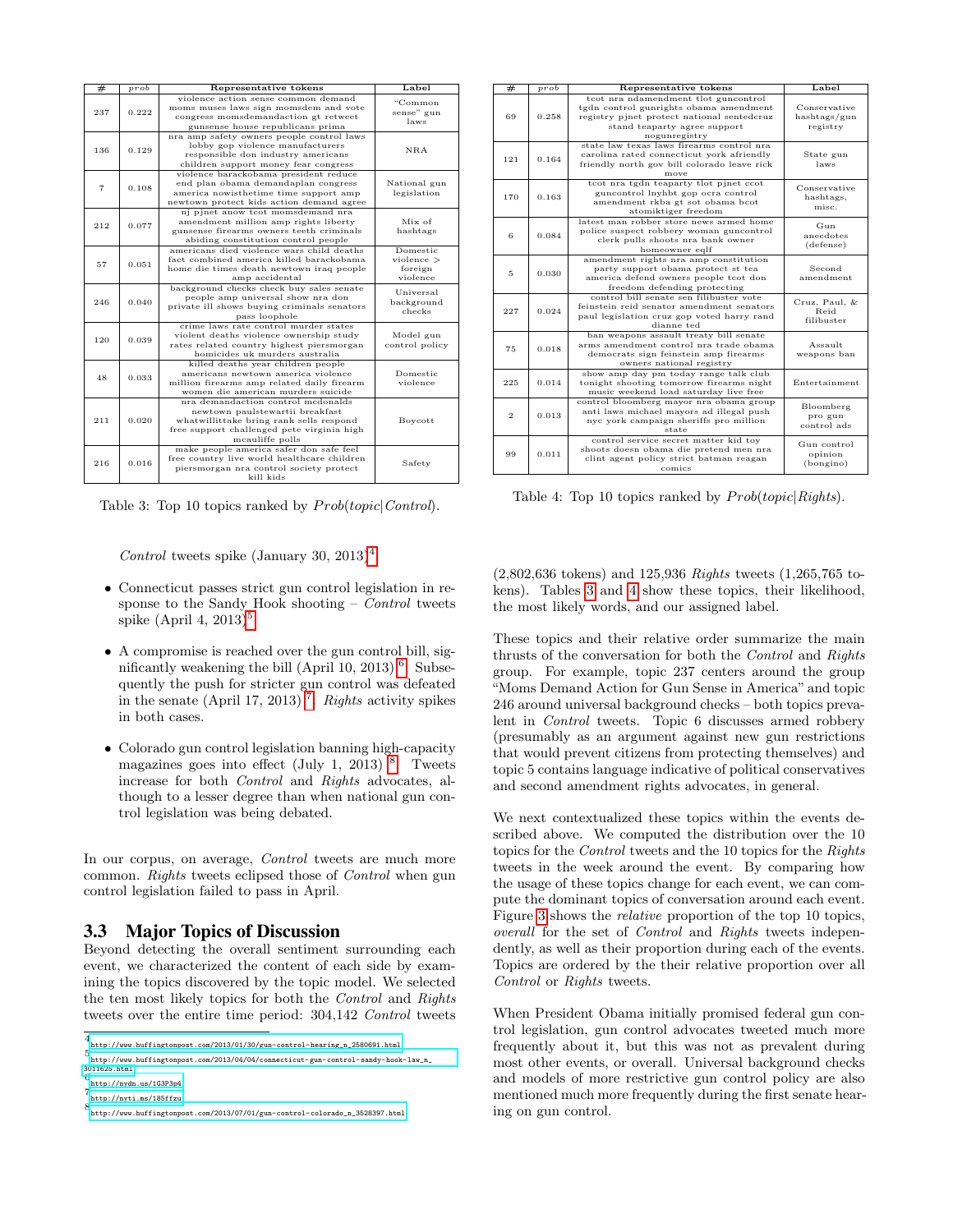<span id="page-4-8"></span>

Figure 3: Relative proportion of top 10 Control (left) and Rights (right) topics overall and during specific events. The topic number is indicated in the legend in parentheses.

When federal gun control legislation was first promised, gun rights tweets centered mostly around self-defense applications and state laws permitting carrying guns. During the first senate hearing on gun control, discussion also focused more on restrictions on assault weapons. As time progressed, former secret service agent and Republican political candidate, Dan Bongino became more vocal about gun rights. This is reflected in a greater proportion of tweets mentioning him.

# 4. DISCUSSION

By analyzing a year's worth of tweets on guns in the United States, we find variation in each side's reaction to gun related events, as well as variation in the arguments cited by each group during events of interest. Control advocates are very vocal early on in the debate when national legislation is still a possibility, but die down later on. From Figure [3,](#page-4-8) it is clear that a large proportion of this chatter was about national gun control legislation (Topic 7). Rights advocates became more vocal once the national legislation for universal background checks failed in congress, and much of their subsequent discourse focused on an assault weapons ban (Topic 75), the senate filibuster (Topic 227), and political candidate and gun rights advocate Dan Bongino (Topic 99).

We believe that this style of social media analysis is a complement to traditional polling techniques, which typically gauge opinion on a small set of issues. By fitting a topic model to the entire collection of gun-related tweets in 2013, we are able to identify salient issues and arguments for both camps, which researchers may not have identified as relevant, a priori. Most importantly, other than the keywords we searched for to collect this dataset and hashtags we used to label Control and Rights gun control tweets, there was no tailoring of our analysis to the gun control domain. This method of social media analysis can be applied to a wide range of salient public policy issues.

# 5. REFERENCES

- <span id="page-4-5"></span>[1] J. W. Ayers, B. M. Althouse, E. C. Leas, T. Alcorn, and M. Dredze. Big media data can inform gun violence prevention. In Bloomberg Data for Good Exchange, 2016.
- <span id="page-4-1"></span>[2] C. L. Barry, E. E. McGinty, J. S. Vernick, and D. W. Webster. After newtown – public opinion on gun policy and mental illness. New England journal of medicine, 368(12):1077–1081, 2013.
- <span id="page-4-4"></span>[3] A. Benton, M. J. Paul, B. Hancock, and M. Dredze. Collective supervision of topic models for predicting surveys with social media. In Association for the Advancement of Artificial Intelligence (AAAI), 2016.
- <span id="page-4-3"></span>[4] A. Bermingham and A. F. Smeaton. On using twitter to monitor political sentiment and predict election results. In IJCNLP Workshop on Sentiment Analysis where AI meets Psychology, 2011.
- <span id="page-4-6"></span>[5] D. M. Blei, A. Y. Ng, and M. I. Jordan. Latent dirichlet allocation. J. Mach. Learn. Res., 3:993–1022, Mar. 2003.
- <span id="page-4-0"></span>[6] P. Burstein. The impact of public opinion on public policy: A review and an agenda. Political Research Quarterly, 56(1):29–40, 2003.
- <span id="page-4-2"></span>[7] M. Dredze, D. A. Broniatowski, M. Smith, and K. M. Hilyard. Understanding vaccine refusal: Why we need social media now. American Journal of Preventive Medicine, 2015.
- <span id="page-4-7"></span>[8] M. Dredze, M. J. Paul, S. Bergsma, and H. Tran. Carmen: A twitter geolocation system with applications to public health. In AAAI Workshop on Expanding the Boundaries of Health Informatics Using AI (HIAI), 2013.